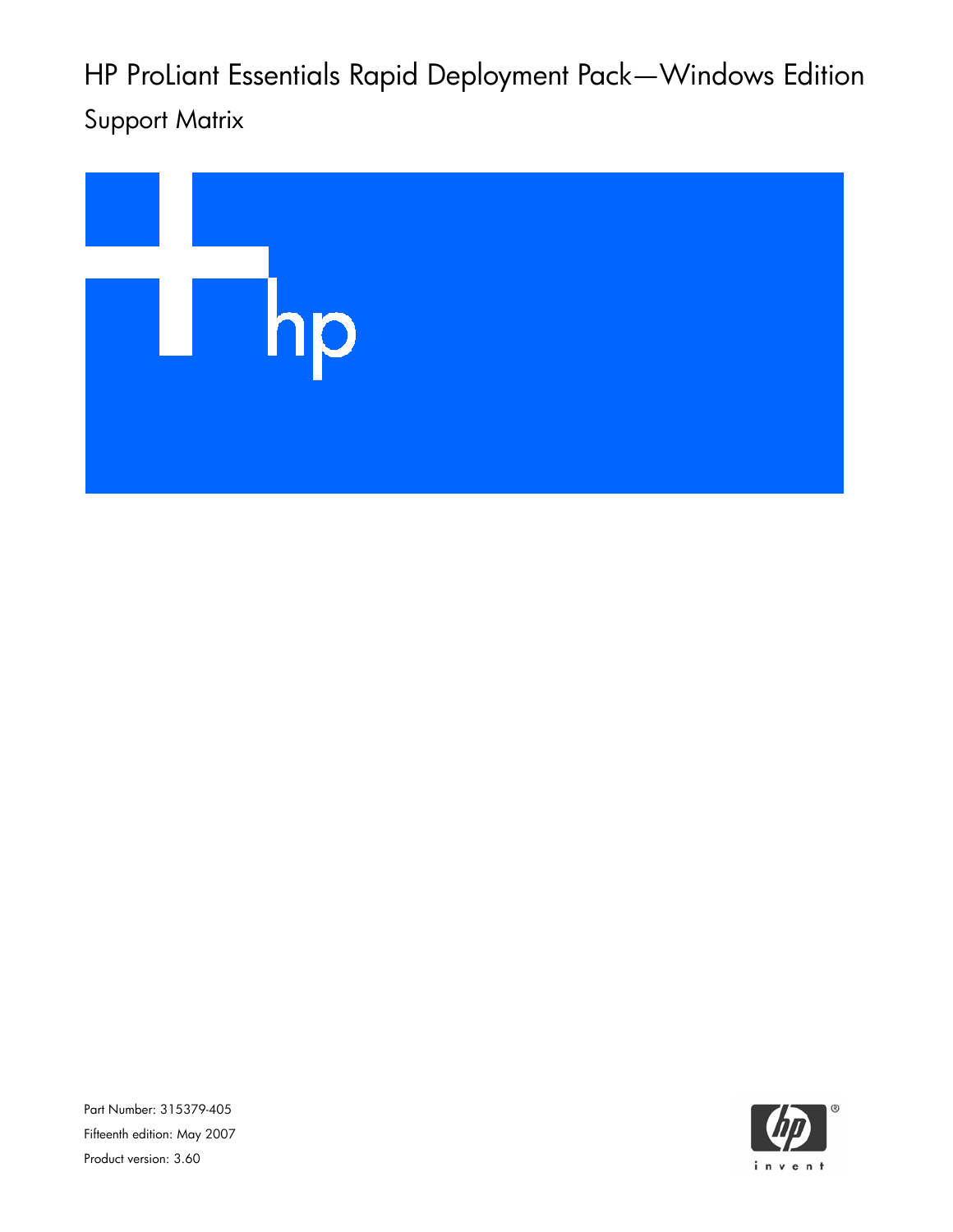#### Legal notices

© Copyright 2001, 2007 Hewlett-Packard Development Company, L.P.

Confidential computer software. Valid license from HP required for possession, use or copying. Consistent with FAR 12.211 and 12.212, Commercial Computer Software, Computer Software Documentation, and Technical Data for Commercial Items are licensed to the U.S. Government under vendor's standard commercial license.

The information contained herein is subject to change without notice. The only warranties for HP products and services are set forth in the express warranty statements accompanying such products and services. Nothing herein should be construed as constituting an additional warranty. HP shall not be liable for technical or editorial errors or omissions contained herein.

Microsoft and Windows are U.S. registered trademarks of Microsoft Corporation. Windows Server 2003 and Windows Vista are U.S. trademarks of Microsoft Corporation. AMD is a trademark of Advanced Micro Devices, Inc. Intel is a registered trademark of Intel Corporation or its subsidiaries in the United States and other countries.

Part Number: 315379-405

Fifteenth edition: May 2007

Product version: 3.60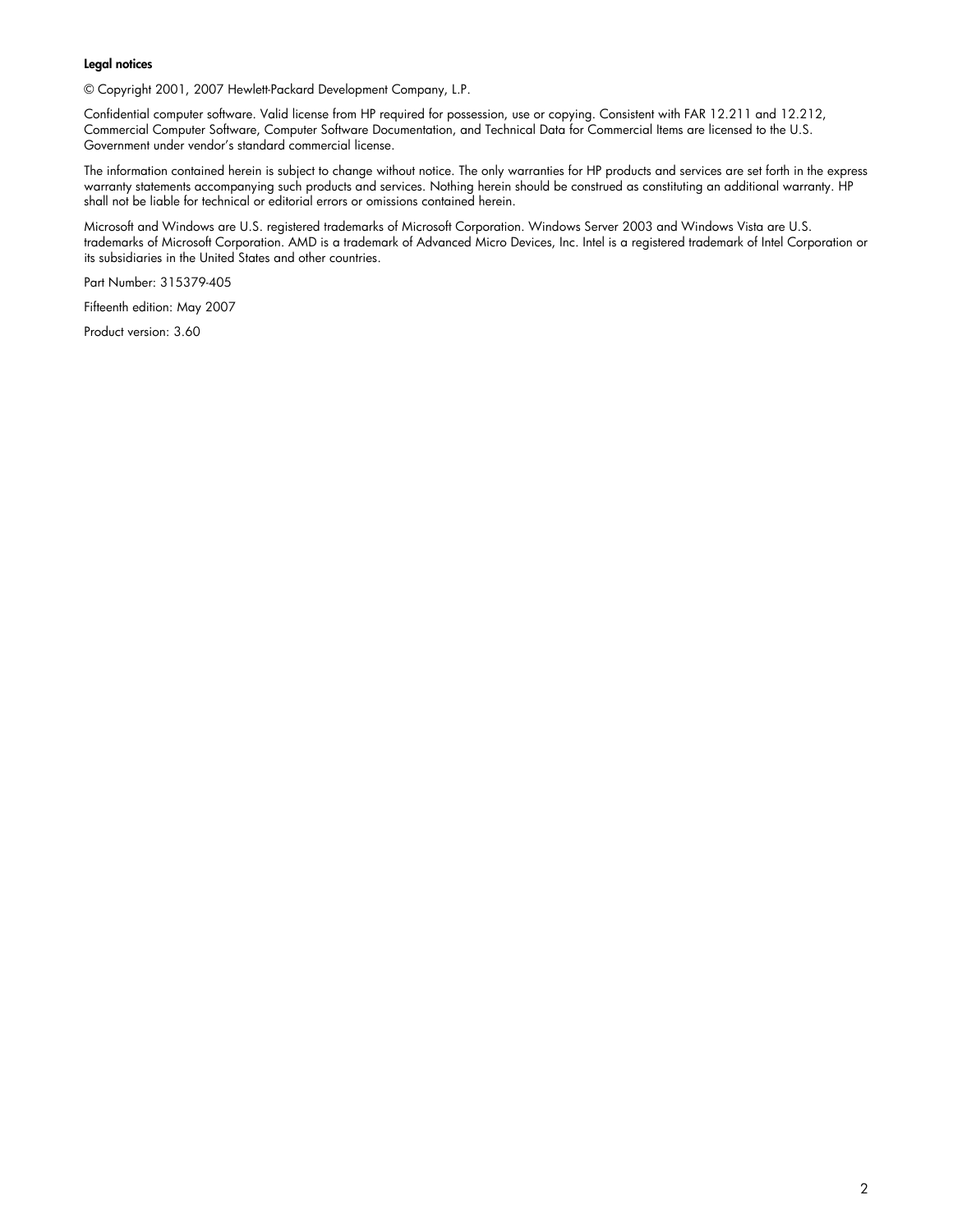# Contents

#### Introduction

| Supported platforms and software |  |
|----------------------------------|--|

# HP support and contact information

| <b>Example 11 September 1111</b> |  |
|----------------------------------|--|
|                                  |  |
|                                  |  |
|                                  |  |
|                                  |  |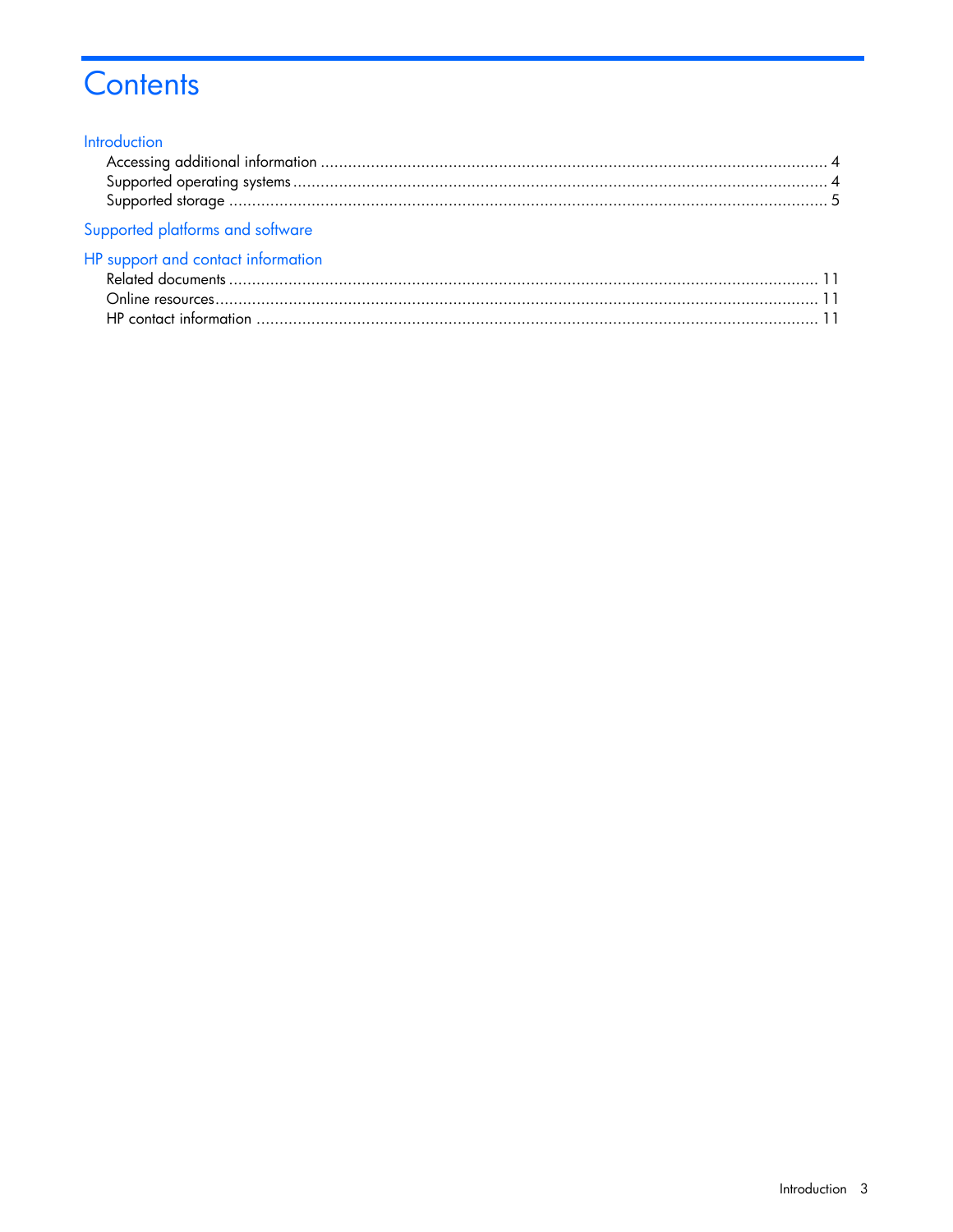# **Introduction**

The HP ProLiant Essentials Rapid Deployment Pack enables the installation of supported operating systems using either a scripted or an imaged installation. [Table 1,](#page-5-1) [Table 2,](#page-9-0) and [Table 3 l](#page-9-1)ist the platforms supported by the Rapid Deployment Pack and the supported operating systems for each platform.

### <span id="page-3-0"></span>Accessing additional information

Before using RDP to perform an operating system installation:

- 1. Review and implement any predeployment steps for the hardware configuration or operating system as described in the "Predeployment configuration" section of the *HP ProLiant Essentials Rapid Deployment Pack—Windows Edition User Guide.*
- 2. Verify that the minimum firmware requirements for target platforms are met. To determine minimum firmware requirements, see the Rapid Deployment Pack Knowledge Base article, "Minimum Firmware Requirements for Target Servers," Article #200, at <http://www.hp.com/servers/rdp/kb>.
- 3. Verify that any special instructions are completed. To locate any special instructions, search for the server model name, NIC name, or operating system in the Rapid Deployment Pack Knowledge Base at <http://www.hp.com/servers/rdp/kb>.

# <span id="page-3-1"></span>Supported operating systems

The following operating systems are supported for deployment using the Rapid Deployment Pack:

- Microsoft® Windows® 2000 Server and Advanced Server Service Pack 4
- Microsoft Windows Server™ 2003 Service Pack 1, Standard Edition, Enterprise Edition, and Web Edition
- Microsoft Windows Server 2003 R2, Standard Edition and Enterprise Edition
- Microsoft Windows Server 2003, Standard x64 Edition and Enterprise x64 Edition (scripted installation and Sysprep imaging only)
- Microsoft Windows Server 2003 R2, Standard x64 Edition and Enterprise x64 Edition (scripted installation and Sysprep imaging only)
- Microsoft Windows Server 2003, Computer Cluster x64 Edition (For a list of supported servers see <http://h10018.www1.hp.com/wwsolutions/windows/index-all.html> ) *NEW*
- Microsoft Windows Server 2003, Enterprise IA64 Edition (scripted installation and Sysprep imaging only)
- Microsoft Windows XP Professional Edition (imaging only)
- Microsoft Windows Vista ™ (imaging only)
- Red Hat Enterprise Linux AS/ES 4 Update 4 for Intel Itanium (IA64)
- Red Hat Enterprise Linux AS/ES 4 Update 4 for x86
- Red Hat Enterprise Linux AS/ES 4 Update 4 for AMD64 and Intel® EM64T (x86-64)
- Red Hat Enterprise Linux 5 for x86 (scripted installation only) *NEW*
- Red Hat Enterprise Linux 5 for AMD64 and Intel EM64T (x86-64) (scripted installation only) *NEW*
- SUSE Linux Enterprise Server 10 for x86
- SUSE Linux Enterprise Server 10 for AMD64 and Intel EM64T (x86-64)
- VMware ESX Server 2.5.3 (scripted installation only)
- VMware ESX Server 3.0.1 (scripted installation only)
- ſŻ IMPORTANT: Not every disk storage controller and processor configuration is supported with VMware ESX Server. For supported server configurations, see the *ProLiant Server VMware Support Matrix* at [http://h18004.www1.hp.com/products/servers/software/vmware/hpvmwarecert.html.](http://h18004.www1.hp.com/products/servers/software/vmware/hpvmwarecert.html)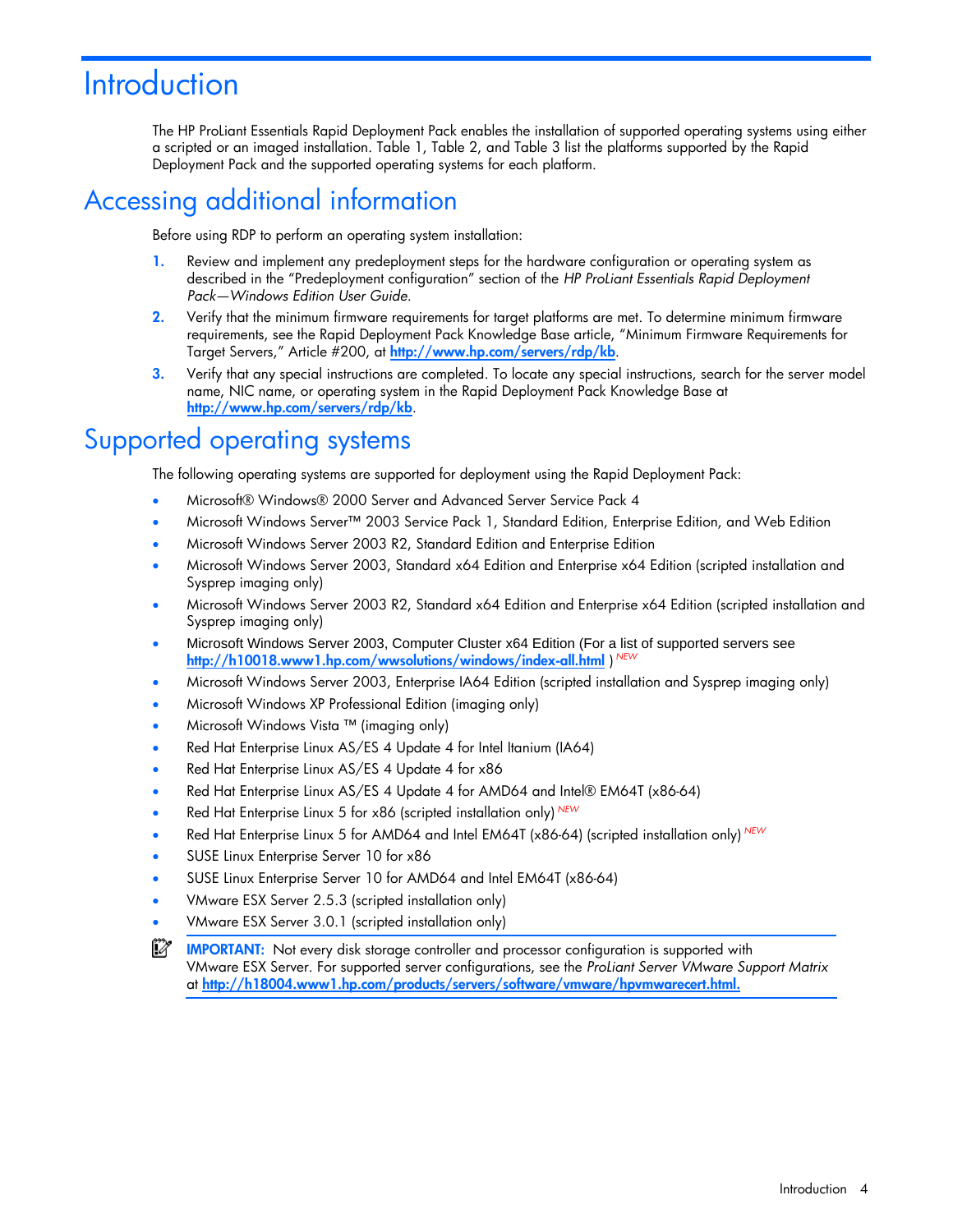# <span id="page-4-0"></span>Supported storage

The storage configuration shipped with each server is supported unless otherwise noted. The following naming conventions are used:

ľŻ IMPORTANT: ROM-Based Setup Utility (RBSU)–enabled RAID is not supported.

- DAS-Direct-attached storage
- QLogic SAN—QLogic Fibre Channel HBA for Boot-from-SAN and SAN-attached
- Emulex SAN—Emulex Fibre Channel HBA for Boot-from-SAN and SAN-attached
- LFF SATA—Large-form-factor SATA storage
- SA-Smart Array controller
- SATA—Serial Advanced Technology Attachment storage
- SCSI—Small Computer System Interface storage
- ATA—Advanced Technology Attachment storage
- SAS-Serial Attached SCSI
- SB40c—HP StorageWorks SB40c storage blade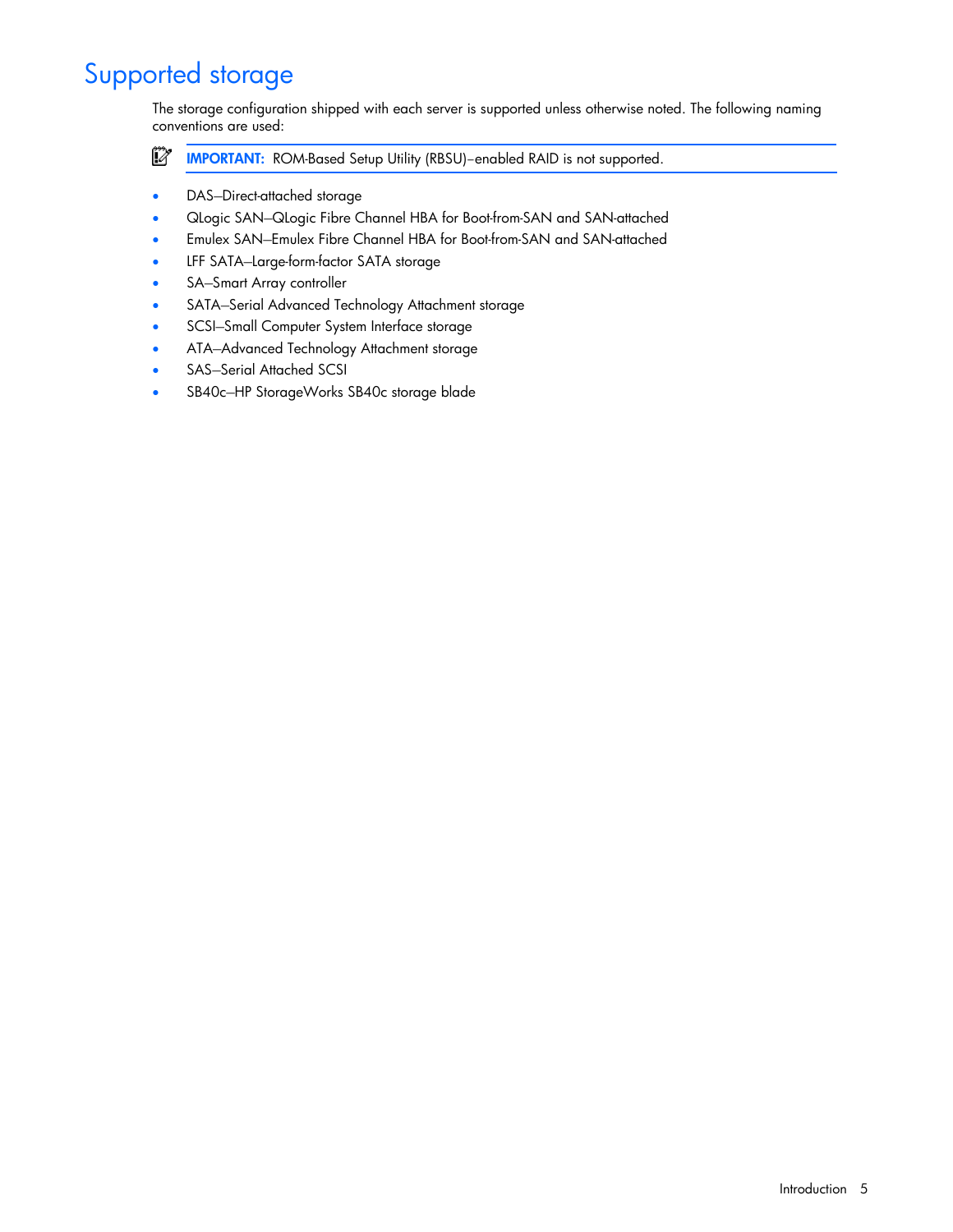# <span id="page-5-0"></span>Supported platforms and software

<span id="page-5-1"></span>

|                                  | Table 1 Supported HP ProLiant and virtual machines platforms and software |             |                          |             |                                    |           |                                          |           |                      |           |                          |                     |
|----------------------------------|---------------------------------------------------------------------------|-------------|--------------------------|-------------|------------------------------------|-----------|------------------------------------------|-----------|----------------------|-----------|--------------------------|---------------------|
| <b>HP</b> platform               | <b>Storage</b>                                                            |             | <b>Microsoft Windows</b> |             | Red Hat Linux 4<br><b>Update 4</b> |           | <b>Red Hat Linux 5</b><br>(scripted) NEW |           | <b>SUSE Linux 10</b> |           | <b>VMware ESX Server</b> |                     |
|                                  |                                                                           | 2000<br>SP4 | 2003<br><b>SP1/R2</b>    | 2003<br>x64 | x86                                | x86-64    | x86                                      | x86-64    | x86                  | x86-64    | 2.5.3<br>(scripted)      | 3.0.1<br>(scripted) |
| <b>HP BladeSystem servers</b>    |                                                                           |             |                          |             |                                    |           |                                          |           |                      |           |                          |                     |
| ProLiant BL20p                   | DAS                                                                       | $\bullet$   | $\bullet$                |             | $\bullet$                          |           | $\bullet$                                |           | $\bullet$            |           | $\bullet$                | $\bullet$           |
| G <sub>2</sub>                   | Qlogic SAN                                                                | $\bullet$   | $\bullet$                |             | $\bullet$                          |           | $\bullet$                                |           | $\bullet$            |           | $\bullet$                | $\bullet$           |
| ProLiant BL20p<br>G <sub>3</sub> | DAS                                                                       | $\bullet$   | $\bullet$                | $\bullet$   | $\bullet$                          | $\bullet$ | $\bullet$                                | $\bullet$ | $\bullet$            | $\bullet$ | $\bullet$                | $\bullet$           |
|                                  | Emulex SAN                                                                | $\bullet$   | $\bullet$                | $\bullet$   | $\bullet$                          | $\bullet$ | $\bullet$                                | $\bullet$ | $\bullet$            | $\bullet$ | $\bullet$                | $\bullet$           |
|                                  | Qlogic SAN                                                                | $\bullet$   | $\bullet$                | $\bullet$   | $\bullet$                          | $\bullet$ | $\bullet$                                | $\bullet$ | $\bullet$            | $\bullet$ | $\bullet$                | $\bullet$           |
| ProLiant BL20p                   | DAS                                                                       | $\bullet$   | $\bullet$                | $\bullet$   | $\bullet$                          | $\bullet$ | $\bullet$                                | $\bullet$ | $\bullet$            | $\bullet$ |                          | $\bullet$           |
| G4                               | Emulex SAN                                                                | $\bullet$   | $\bullet$                | $\bullet$   | $\bullet$                          | $\bullet$ | $\bullet$                                | $\bullet$ | $\bullet$            | $\bullet$ |                          | $\bullet$           |
|                                  | Qlogic SAN                                                                | $\bullet$   | $\bullet$                | $\bullet$   | $\bullet$                          | $\bullet$ | $\bullet$                                | $\bullet$ | $\bullet$            | $\bullet$ |                          | $\bullet$           |
|                                  | DAS                                                                       | $\bullet$   | $\bullet$                | $\bullet$   | $\bullet$                          | $\bullet$ | $\bullet$                                | $\bullet$ | $\bullet$            | $\bullet$ | $\bullet$                | $\bullet$           |
| ProLiant BL25p                   | Emulex SAN                                                                | $\bullet$   | $\bullet$                | $\bullet$   | $\bullet$                          | $\bullet$ | $\bullet$                                | $\bullet$ | $\bullet$            | $\bullet$ | $\bullet$                | $\bullet$           |
|                                  | Qlogic SAN                                                                | $\bullet$   | $\bullet$                | $\bullet$   | $\bullet$                          | $\bullet$ | $\bullet$                                | $\bullet$ | $\bullet$            | $\bullet$ | $\bullet$                | $\bullet$           |
| ProLiant BL25p<br>G <sub>2</sub> | DAS                                                                       |             | $\bullet$                | $\bullet$   | $\bullet$                          | $\bullet$ | $\bullet$                                | $\bullet$ | $\bullet$            | $\bullet$ |                          | $\bullet$           |
|                                  | Emulex SAN                                                                |             | $\bullet$                | $\bullet$   | $\bullet$                          | $\bullet$ | $\bullet$                                | $\bullet$ | $\bullet$            | $\bullet$ |                          | $\bullet$           |
|                                  | Qlogic SAN                                                                |             | $\bullet$                | $\bullet$   | $\bullet$                          | $\bullet$ | $\bullet$                                | $\bullet$ | $\bullet$            | $\bullet$ |                          | $\bullet$           |
|                                  | DAS                                                                       | $\bullet$   | $\bullet$                |             | $\bullet$                          |           | $\bullet$                                |           | $\bullet$            |           |                          |                     |
| ProLiant BL30p                   | Emulex SAN                                                                | $\bullet$   | $\bullet$                |             | $\bullet$                          |           | $\bullet$                                |           | $\bullet$            |           | $\bullet$                | $\bullet$           |
|                                  | Qlogic SAN                                                                | $\bullet$   | $\bullet$                |             | $\bullet$                          |           | $\bullet$                                |           | $\bullet$            |           | $\bullet$                | $\bullet$           |
| ProLiant BL35p                   | DAS                                                                       | $\bullet$   | $\bullet$                | $\bullet$   | $\bullet$                          | $\bullet$ | $\bullet$                                | $\bullet$ | $\bullet$            | $\bullet$ |                          |                     |
|                                  | Emulex SAN                                                                | $\bullet$   | $\bullet$                | $\bullet$   | $\bullet$                          | $\bullet$ | $\bullet$                                | $\bullet$ | $\bullet$            | $\bullet$ | $\bullet$                | $\bullet$           |
|                                  | Qlogic SAN                                                                | $\bullet$   | $\bullet$                | $\bullet$   | $\bullet$                          | $\bullet$ | $\bullet$                                | $\bullet$ | $\bullet$            | $\bullet$ | $\bullet$                | $\bullet$           |
| ProLiant BL40p DAS               |                                                                           | $\bullet$   | $\bullet$                |             | $\bullet$                          |           | $\bullet$                                |           | $\bullet$            |           | $\bullet$                | $\bullet$           |
| ProLiant BL45p DAS               |                                                                           | $\bullet$   | $\bullet$                | $\bullet$   | $\bullet$                          | $\bullet$ | $\bullet$                                | $\bullet$ | $\bullet$            | $\bullet$ | $\bullet$                | $\bullet$           |
|                                  | Qlogic SAN                                                                | $\bullet$   | $\bullet$                | $\bullet$   | $\bullet$                          | $\bullet$ | $\bullet$                                | $\bullet$ | $\bullet$            | $\bullet$ | $\bullet$                | $\bullet$           |
| ProLiant BL45p DAS               |                                                                           |             | $\bullet$                | $\bullet$   | $\bullet$                          | $\bullet$ | $\bullet$                                | $\bullet$ | $\bullet$            | $\bullet$ |                          |                     |
| G <sub>2</sub>                   | Emulex SAN                                                                |             | $\bullet$                | $\bullet$   | $\bullet$                          | $\bullet$ | $\bullet$                                | $\bullet$ | $\bullet$            | $\bullet$ |                          | $\bullet$           |
|                                  | Qlogic SAN                                                                |             | $\bullet$                | $\bullet$   | $\bullet$                          | $\bullet$ | $\bullet$                                | $\bullet$ | $\bullet$            | $\bullet$ |                          | $\bullet$           |
| ProLiant                         | DAS                                                                       | $\bullet$   | $\bullet$                | $\bullet$   | $\bullet$                          | $\bullet$ | $\bullet$                                | $\bullet$ | $\bullet$            | $\bullet$ |                          | $\bullet$           |
| <b>BL460c</b>                    | Emulex SAN                                                                | $\bullet$   | $\bullet$                | $\bullet$   | $\bullet$                          | $\bullet$ | $\bullet$                                | $\bullet$ | $\bullet$            | $\bullet$ |                          | $\bullet$           |
|                                  | Qlogic SAN                                                                | $\bullet$   | $\bullet$                | $\bullet$   |                                    |           | $\bullet$                                | $\bullet$ | $\bullet$            | $\bullet$ |                          | $\bullet$           |
| ProLiant                         | DAS                                                                       |             | $\bullet$                | $\bullet$   | $\bullet$                          | $\bullet$ | $\bullet$                                | $\bullet$ | $\bullet$            | $\bullet$ |                          | $\bullet$           |
| <b>BL465c</b>                    | Emulex SAN                                                                |             | $\bullet$                | $\bullet$   | $\bullet$                          | $\bullet$ | $\bullet$                                | $\bullet$ | $\bullet$            | $\bullet$ |                          |                     |
|                                  | Qlogic SAN                                                                |             | $\bullet$                | $\bullet$   |                                    |           | $\bullet$                                | $\bullet$ | $\bullet$            | $\bullet$ |                          |                     |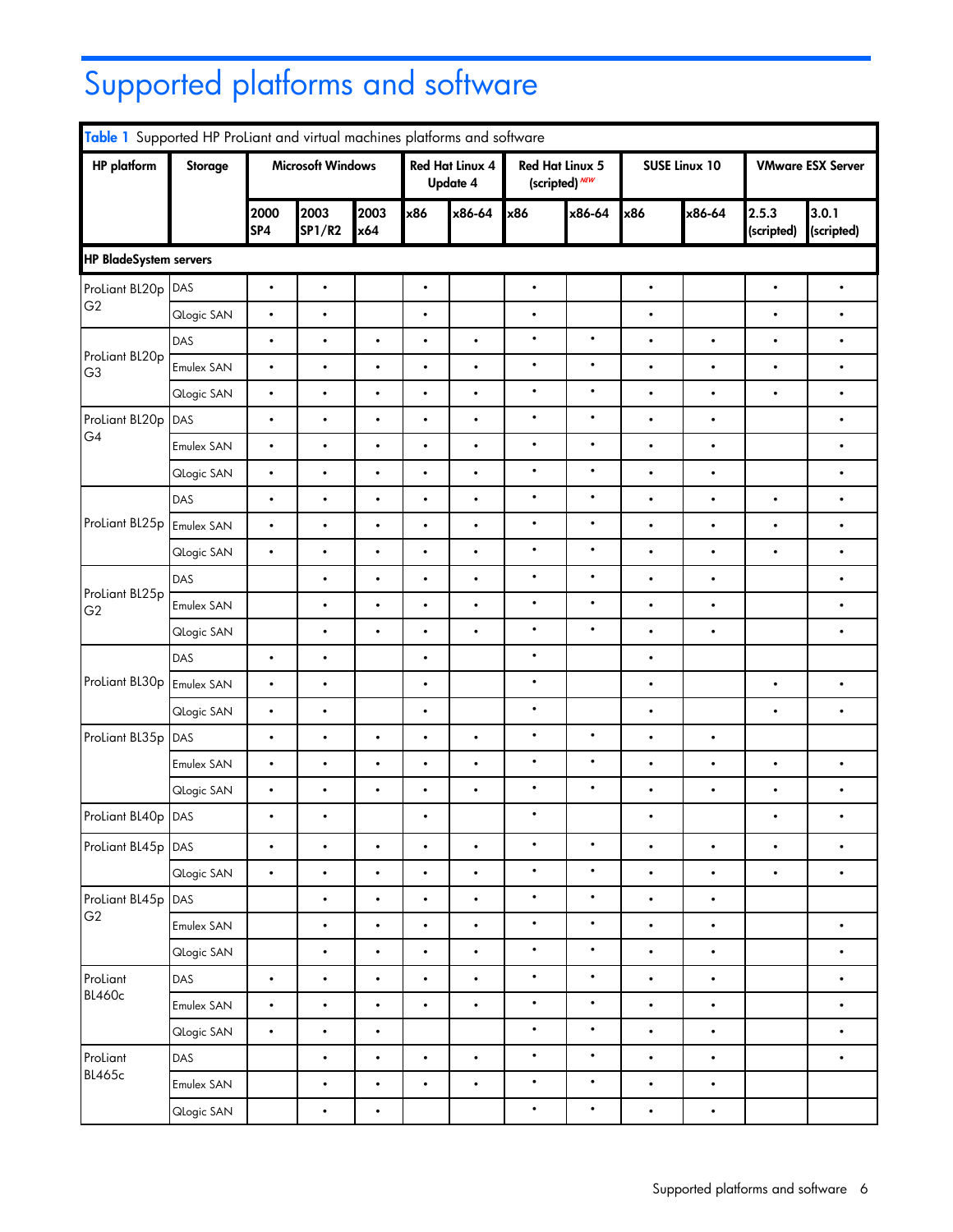| Table 1 Supported HP ProLiant and virtual machines platforms and software |                |                          |                       |             |           |                                           |                                          |           |                      |           |                          |                     |
|---------------------------------------------------------------------------|----------------|--------------------------|-----------------------|-------------|-----------|-------------------------------------------|------------------------------------------|-----------|----------------------|-----------|--------------------------|---------------------|
| <b>HP</b> platform                                                        | <b>Storage</b> | <b>Microsoft Windows</b> |                       |             |           | <b>Red Hat Linux 4</b><br><b>Update 4</b> | <b>Red Hat Linux 5</b><br>(scripted) NEW |           | <b>SUSE Linux 10</b> |           | <b>VMware ESX Server</b> |                     |
|                                                                           |                | 2000<br>SP4              | 2003<br><b>SP1/R2</b> | 2003<br>x64 | x86       | x86-64                                    | x86                                      | x86-64    | x86                  | x86-64    | 2.5.3<br>(scripted)      | 3.0.1<br>(scripted) |
| ProLiant                                                                  | DAS            | $\bullet$                | $\bullet$             | $\bullet$   | $\bullet$ | $\bullet$                                 | $\bullet$                                | $\bullet$ | $\bullet$            | $\bullet$ |                          | $\bullet$           |
| <b>BL480c</b>                                                             | Emulex SAN     | $\bullet$                | $\bullet$             | $\bullet$   | $\bullet$ | $\bullet$                                 | $\bullet$                                | $\bullet$ | $\bullet$            | $\bullet$ |                          | $\bullet$           |
|                                                                           | Qlogic SAN     | $\bullet$                | $\bullet$             | $\bullet$   |           |                                           | $\bullet$                                | $\bullet$ | $\bullet$            | $\bullet$ |                          | $\bullet$           |
| ProLiant                                                                  | DAS            |                          | $\bullet$             | $\bullet$   | $\bullet$ | $\bullet$                                 | $\bullet$                                | $\bullet$ | $\bullet$            | $\bullet$ |                          | $\bullet$           |
| <b>BL685c</b>                                                             | Emulex SAN     |                          | $\bullet$             | $\bullet$   | $\bullet$ | $\bullet$                                 | $\bullet$                                | $\bullet$ | $\bullet$            | $\bullet$ |                          | $\bullet$           |
|                                                                           | Qlogic SAN     |                          | $\bullet$             | $\bullet$   |           |                                           | $\bullet$                                | $\bullet$ | $\bullet$            | $\bullet$ |                          | $\bullet$           |
| <b>ProLiant DL servers</b>                                                |                |                          |                       |             |           |                                           |                                          |           |                      |           |                          |                     |
| ProLiant<br>DL140<br>(imaged only)                                        | DAS            | ٠                        |                       |             |           |                                           |                                          |           |                      |           |                          |                     |
| ProLiant<br>DL140 G2<br>(imaged only)                                     | DAS            | $\bullet$                | $\bullet$             | $\bullet$   | $\bullet$ | $\bullet$                                 |                                          |           | $\bullet$            | $\bullet$ |                          |                     |
| ProLiant<br>DL140 G3<br>(imaged only)                                     | DAS            |                          | $\bullet$             | $\bullet$   | $\bullet$ | $\bullet$                                 |                                          |           | $\bullet$            | $\bullet$ |                          |                     |
| ProLiant<br><b>DL145</b><br>(imaged only)                                 | DAS            | $\bullet$                | $\bullet$             | $\bullet$   | $\bullet$ | $\bullet$                                 |                                          |           |                      |           |                          |                     |
| ProLiant<br>DL145 G2<br>(imaged only)                                     | DAS            | $\bullet$                | $\bullet$             | $\bullet$   | $\bullet$ | $\bullet$                                 |                                          |           | $\bullet$            | $\bullet$ |                          |                     |
| ProLiant<br>DL145 G3<br>(imaged only)                                     | DAS            |                          | $\bullet$             | $\bullet$   | $\bullet$ | $\bullet$                                 |                                          |           | $\bullet$            | $\bullet$ |                          |                     |
| ProLiant<br>DL320 G2                                                      | DAS            | $\bullet$                | $\bullet$             |             |           |                                           |                                          |           |                      |           |                          |                     |
| ProLiant                                                                  | SATA           |                          |                       |             | $\bullet$ | $\bullet$                                 | $\bullet$                                | $\bullet$ | $\bullet$            | $\bullet$ |                          |                     |
| DL320 G3                                                                  | SCSI           | $\bullet$                | $\bullet$             | $\bullet$   | $\bullet$ | $\bullet$                                 | $\bullet$                                | $\bullet$ | $\bullet$            | $\bullet$ |                          |                     |
| ProLiant<br>DL320 G4                                                      | DAS            | $\bullet$                | $\bullet$             | $\bullet$   | $\bullet$ | $\bullet$                                 | $\bullet$                                | $\bullet$ | $\bullet$            | $\bullet$ |                          |                     |
| ProLiant<br>DL320 G5                                                      | DAS            |                          | $\bullet$             | $\bullet$   | $\bullet$ | $\bullet$                                 | $\bullet$                                | $\bullet$ | $\bullet$            | $\bullet$ |                          |                     |
| ProLiant<br><b>DL320s</b>                                                 | DAS            |                          | $\bullet$             | $\bullet$   | $\bullet$ | $\bullet$                                 | $\bullet$                                | $\bullet$ | $\bullet$            | $\bullet$ |                          |                     |
| ProLiant<br>DL360 G2                                                      | DAS            | $\bullet$                | $\bullet$             |             | $\bullet$ |                                           |                                          |           |                      |           |                          |                     |
| ProLiant<br>DL360 G3                                                      | DAS            | $\bullet$                | $\bullet$             |             | $\bullet$ |                                           | $\bullet$                                |           |                      |           |                          |                     |
| ProLiant                                                                  | LFF SATA       | $\bullet$                | $\bullet$             | $\bullet$   | $\bullet$ | $\bullet$                                 | $\bullet$                                | $\bullet$ | $\bullet$            | $\bullet$ |                          |                     |
| DL360 G4                                                                  | SA             | $\bullet$                | $\bullet$             | $\bullet$   | $\bullet$ | $\bullet$                                 | $\bullet$                                | $\bullet$ | $\bullet$            | $\bullet$ |                          | $\bullet$           |
| ProLiant                                                                  | LFF SATA       | $\bullet$                | $\bullet$             | $\bullet$   | $\bullet$ | $\bullet$                                 | $\bullet$                                | $\bullet$ | $\bullet$            | $\bullet$ |                          |                     |
| DL360 G4p                                                                 | SA             | $\bullet$                | $\bullet$             | $\bullet$   | $\bullet$ | $\bullet$                                 | $\bullet$                                | $\bullet$ | $\bullet$            | $\bullet$ | $\bullet$                | $\bullet$           |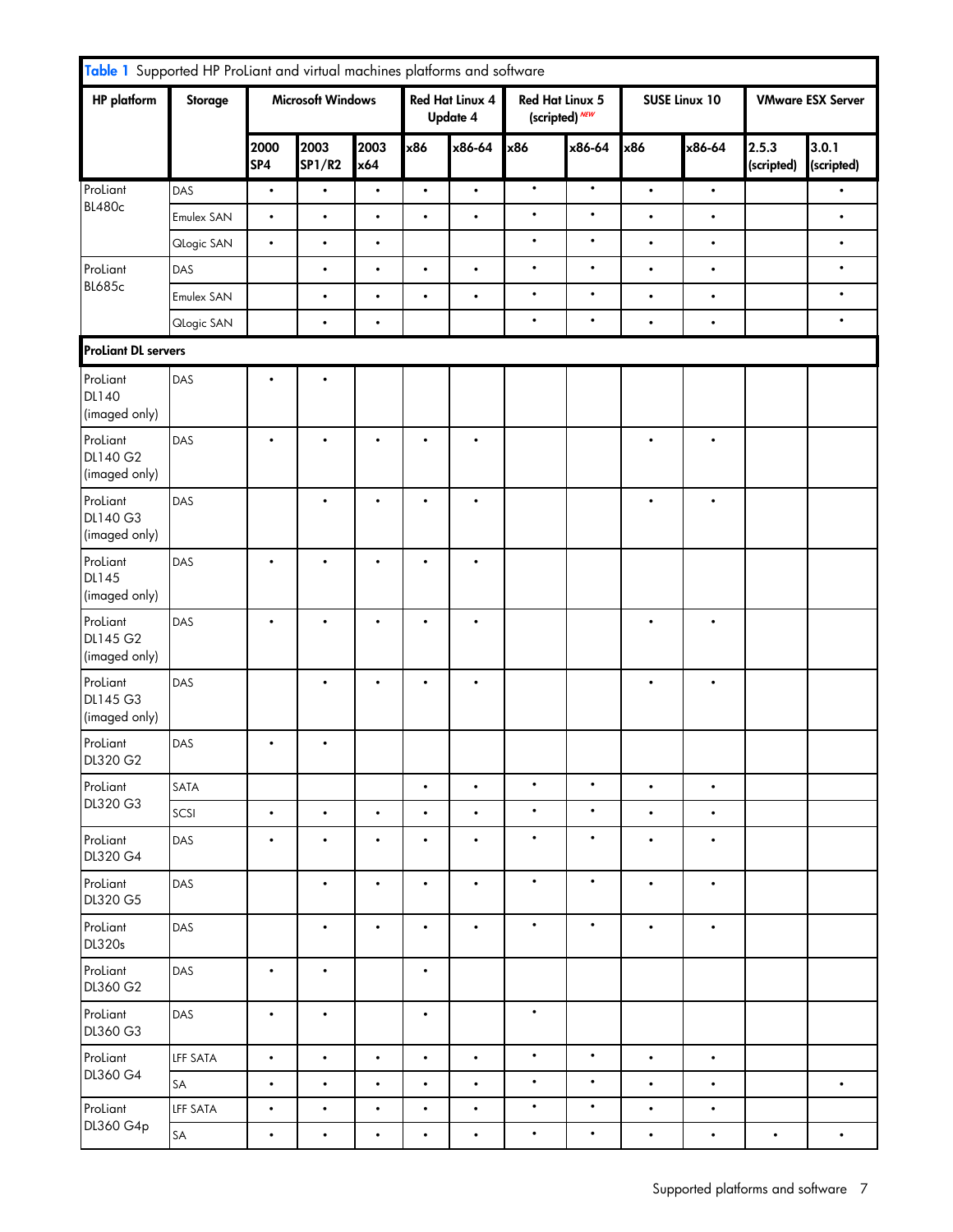| Table 1 Supported HP ProLiant and virtual machines platforms and software |      |             |                          |             |           |                                           |           |                                          |           |               |                     |                          |  |
|---------------------------------------------------------------------------|------|-------------|--------------------------|-------------|-----------|-------------------------------------------|-----------|------------------------------------------|-----------|---------------|---------------------|--------------------------|--|
| <b>HP</b> platform<br><b>Storage</b>                                      |      |             | <b>Microsoft Windows</b> |             |           | <b>Red Hat Linux 4</b><br><b>Update 4</b> |           | <b>Red Hat Linux 5</b><br>(scripted) NEW |           | SUSE Linux 10 |                     | <b>VMware ESX Server</b> |  |
|                                                                           |      | 2000<br>SP4 | 2003<br><b>SP1/R2</b>    | 2003<br>x64 | x86       | x86-64                                    | x86       | x86-64                                   | x86       | x86-64        | 2.5.3<br>(scripted) | 3.0.1<br>(scripted)      |  |
| ProLiant<br>DL360 G5                                                      | DAS  | $\bullet$   | $\bullet$                | $\bullet$   | $\bullet$ | $\bullet$                                 | $\bullet$ | $\bullet$                                | $\bullet$ | $\bullet$     |                     | $\bullet$                |  |
| ProLiant<br><b>DL365</b>                                                  | DAS  |             | $\bullet$                | $\bullet$   | $\bullet$ | $\bullet$                                 | $\bullet$ | $\bullet$                                | $\bullet$ | $\bullet$     |                     | $\bullet$                |  |
| ProLiant<br>DL380 G3                                                      | DAS  | $\bullet$   | $\bullet$                |             | $\bullet$ |                                           | $\bullet$ |                                          | $\bullet$ |               |                     | $\bullet$                |  |
| ProLiant<br>DL380 G4                                                      | DAS  | $\bullet$   | $\bullet$                | $\bullet$   | $\bullet$ | $\bullet$                                 | $\bullet$ | $\bullet$                                | $\bullet$ | $\bullet$     | $\bullet$           | $\bullet$                |  |
| ProLiant<br>DL380 G5                                                      | DAS  | $\bullet$   | $\bullet$                | $\bullet$   | $\bullet$ | $\bullet$                                 | $\bullet$ | $\bullet$                                | $\bullet$ | $\bullet$     |                     | $\bullet$                |  |
| ProLiant<br>DL385                                                         | DAS  | $\bullet$   | $\bullet$                | $\bullet$   | $\bullet$ | $\bullet$                                 | $\bullet$ | $\bullet$                                | $\bullet$ | $\bullet$     | $\bullet$           | $\bullet$                |  |
| ProLiant<br>DL385 G2                                                      | DAS  |             | $\bullet$                | $\bullet$   | $\bullet$ | $\bullet$                                 | $\bullet$ | $\bullet$                                | $\bullet$ | $\bullet$     |                     | $\bullet$                |  |
| ProLiant<br><b>DL560</b>                                                  | DAS  | $\bullet$   | $\bullet$                |             | $\bullet$ |                                           |           |                                          |           |               | $\bullet$           | $\bullet$                |  |
| ProLiant<br>DL580 G2                                                      | DAS  | $\bullet$   | $\bullet$                |             | $\bullet$ |                                           | $\bullet$ |                                          | $\bullet$ |               |                     |                          |  |
| ProLiant<br>DL580 G3                                                      | DAS  | $\bullet$   | $\bullet$                | $\bullet$   | $\bullet$ | $\bullet$                                 | $\bullet$ | $\bullet$                                | $\bullet$ | $\bullet$     | $\bullet$           | $\bullet$                |  |
| ProLiant<br>DL580 G4                                                      | DAS  | $\bullet$   | $\bullet$                | $\bullet$   | $\bullet$ | $\bullet$                                 | $\bullet$ | $\bullet$                                | $\bullet$ | $\bullet$     |                     | $\bullet$                |  |
| ProLiant<br><b>DL585</b>                                                  | DAS  | $\bullet$   | $\bullet$                | $\bullet$   | $\bullet$ | $\bullet$                                 | $\bullet$ | $\bullet$                                | $\bullet$ | $\bullet$     | $\bullet$           | $\bullet$                |  |
| ProLiant<br>DL585 G2                                                      | DAS  |             | $\bullet$                | $\bullet$   | $\bullet$ | $\bullet$                                 | $\bullet$ | $\bullet$                                | $\bullet$ | $\bullet$     |                     | $\bullet$                |  |
| ProLiant<br><b>DL740</b>                                                  | DAS  |             |                          |             |           |                                           |           |                                          |           |               |                     |                          |  |
| ProLiant<br>DL760 G2                                                      | DAS  | $\bullet$   | $\bullet$                |             | $\bullet$ |                                           |           |                                          |           |               |                     |                          |  |
| <b>ProLiant ML servers</b>                                                |      |             |                          |             |           |                                           |           |                                          |           |               |                     |                          |  |
| ProLiant<br>ML310 G2                                                      | DAS  | $\bullet$   | $\bullet$                |             | $\bullet$ | $\bullet$                                 |           |                                          |           |               |                     |                          |  |
| ProLiant<br>ML310 G3                                                      | DAS  | $\bullet$   | ٠                        | $\bullet$   | $\bullet$ | $\bullet$                                 | $\bullet$ | $\bullet$                                | $\bullet$ | $\bullet$     |                     |                          |  |
| ProLiant<br>ML310 G4                                                      | DAS  |             | $\bullet$                | $\bullet$   | $\bullet$ | $\bullet$                                 | $\bullet$ | $\bullet$                                | $\bullet$ | $\bullet$     |                     |                          |  |
| ProLiant                                                                  | ATA  | $\bullet$   | $\bullet$                |             |           |                                           | $\bullet$ |                                          |           |               |                     |                          |  |
| ML330 G3                                                                  | SCSI | $\bullet$   | $\bullet$                |             | $\bullet$ |                                           |           |                                          | $\bullet$ |               |                     |                          |  |
| ProLiant<br>ML350 G3                                                      | DAS  | ٠           | $\bullet$                |             | $\bullet$ |                                           | $\bullet$ |                                          | $\bullet$ |               |                     |                          |  |
| ProLiant<br>ML350 G4                                                      | DAS  | $\bullet$   | $\bullet$                | $\bullet$   | $\bullet$ | $\bullet$                                 | $\bullet$ | $\bullet$                                | $\bullet$ | $\bullet$     |                     |                          |  |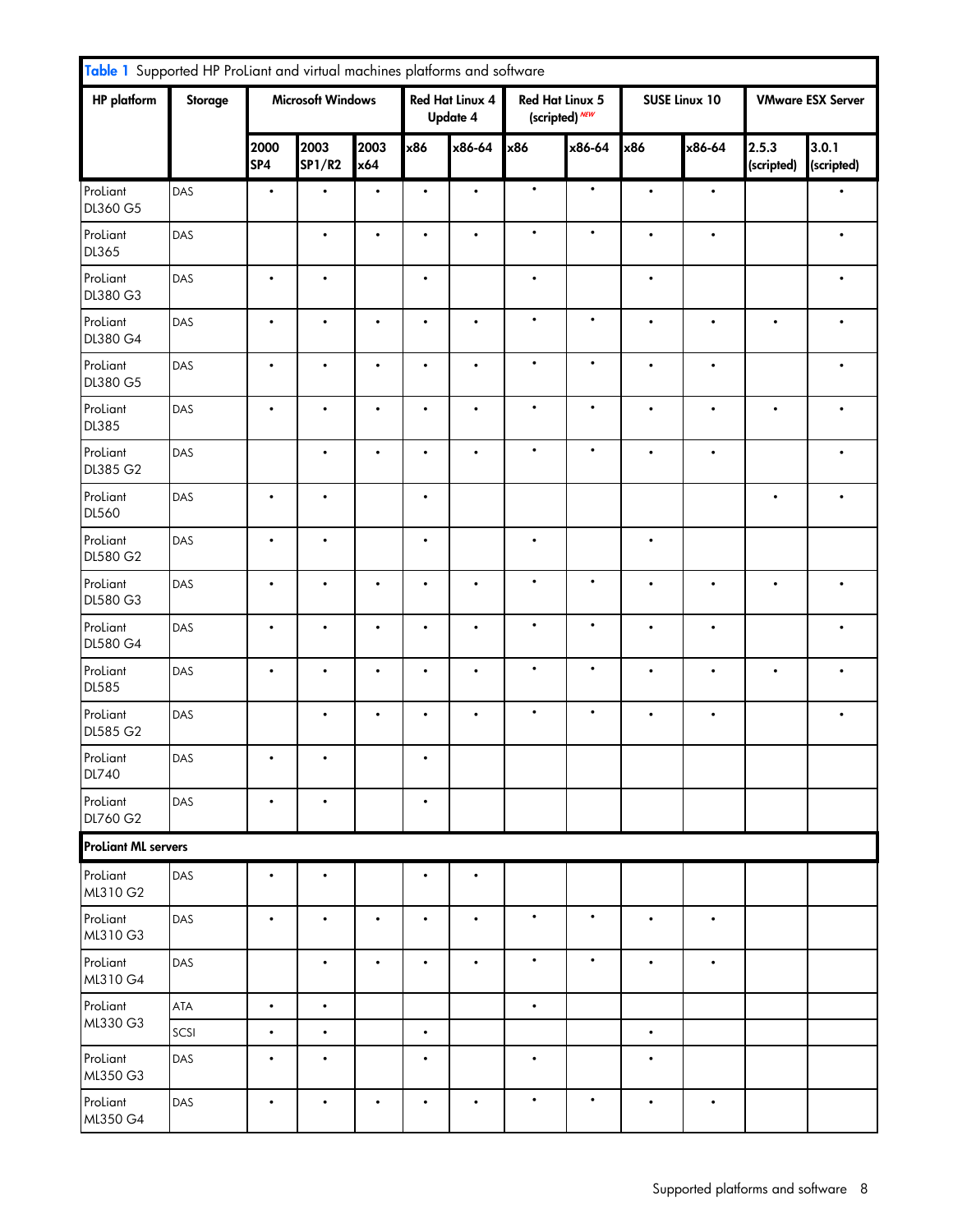| Table 1 Supported HP ProLiant and virtual machines platforms and software |                |             |                          |             |           |                                           |                                   |           |                      |           |                          |                     |
|---------------------------------------------------------------------------|----------------|-------------|--------------------------|-------------|-----------|-------------------------------------------|-----------------------------------|-----------|----------------------|-----------|--------------------------|---------------------|
| <b>HP</b> platform                                                        | <b>Storage</b> |             | <b>Microsoft Windows</b> |             |           | <b>Red Hat Linux 4</b><br><b>Update 4</b> | Red Hat Linux 5<br>(scripted) NEW |           | <b>SUSE Linux 10</b> |           | <b>VMware ESX Server</b> |                     |
|                                                                           |                | 2000<br>SP4 | 2003<br><b>SP1/R2</b>    | 2003<br>x64 | x86       | x86-64                                    | x86                               | x86-64    | x86                  | x86-64    | 2.5.3<br>(scripted)      | 3.0.1<br>(scripted) |
| ProLiant<br>ML350 G4p                                                     | DAS            | $\bullet$   | $\bullet$                | $\bullet$   | $\bullet$ | $\bullet$                                 | $\bullet$                         | $\bullet$ | $\bullet$            | $\bullet$ |                          |                     |
| ProLiant<br>ML350 G5                                                      | DAS            | $\bullet$   | $\bullet$                | $\bullet$   | $\bullet$ | $\bullet$                                 | $\bullet$                         | $\bullet$ | $\bullet$            | $\bullet$ |                          |                     |
| ProLiant<br>ML370 G3                                                      | DAS            | $\bullet$   | $\bullet$                |             | $\bullet$ |                                           | $\bullet$                         |           | $\bullet$            |           |                          |                     |
| ProLiant<br>ML370 G4                                                      | DAS            | $\bullet$   | $\bullet$                | $\bullet$   | $\bullet$ | $\bullet$                                 | $\bullet$                         | $\bullet$ | $\bullet$            | $\bullet$ | $\bullet$                | $\bullet$           |
| ProLiant<br>ML370 G5                                                      | DAS            | $\bullet$   | $\bullet$                | $\bullet$   | $\bullet$ | $\bullet$                                 | $\bullet$                         | $\bullet$ | $\bullet$            | $\bullet$ |                          | $\bullet$           |
| ProLiant<br>ML530 G2                                                      | DAS            | $\bullet$   | $\bullet$                |             | $\bullet$ |                                           |                                   |           |                      |           |                          |                     |
| ProLiant<br>ML570 G2                                                      | DAS            | $\bullet$   | $\bullet$                |             | $\bullet$ |                                           | $\bullet$                         |           | $\bullet$            |           |                          |                     |
| ProLiant<br>ML570 G3                                                      | DAS            | $\bullet$   | $\bullet$                | $\bullet$   | $\bullet$ | $\bullet$                                 | $\bullet$                         | $\bullet$ | $\bullet$            | $\bullet$ | $\bullet$                | $\bullet$           |
| ProLiant<br>ML570 G4                                                      | DAS            | $\bullet$   | $\bullet$                | $\bullet$   | $\bullet$ | $\bullet$                                 | $\bullet$                         | $\bullet$ | $\bullet$            | $\bullet$ |                          | $\bullet$           |
| <b>Virtual machines</b>                                                   |                |             |                          |             |           |                                           |                                   |           |                      |           |                          |                     |
| Microsoft<br>Virtual Server<br>2005 R2 x86<br>virtual<br>machine          |                |             |                          |             |           |                                           |                                   |           |                      |           |                          |                     |
| Microsoft<br>Virtual Server<br>2005 R2 x64<br>virtual<br>machine          |                | $\bullet$   | $\bullet$                |             |           |                                           |                                   |           |                      |           |                          |                     |
| <b>VMware ESX</b><br>Server 2.5.3<br>virtual<br>machine                   |                | $\bullet$   | $\bullet$                |             |           |                                           |                                   |           |                      |           |                          |                     |
| <b>VMware ESX</b><br>Server 3.0.1<br>virtual<br>machine                   |                | $\bullet$   |                          | $\bullet$   |           |                                           |                                   |           |                      |           |                          |                     |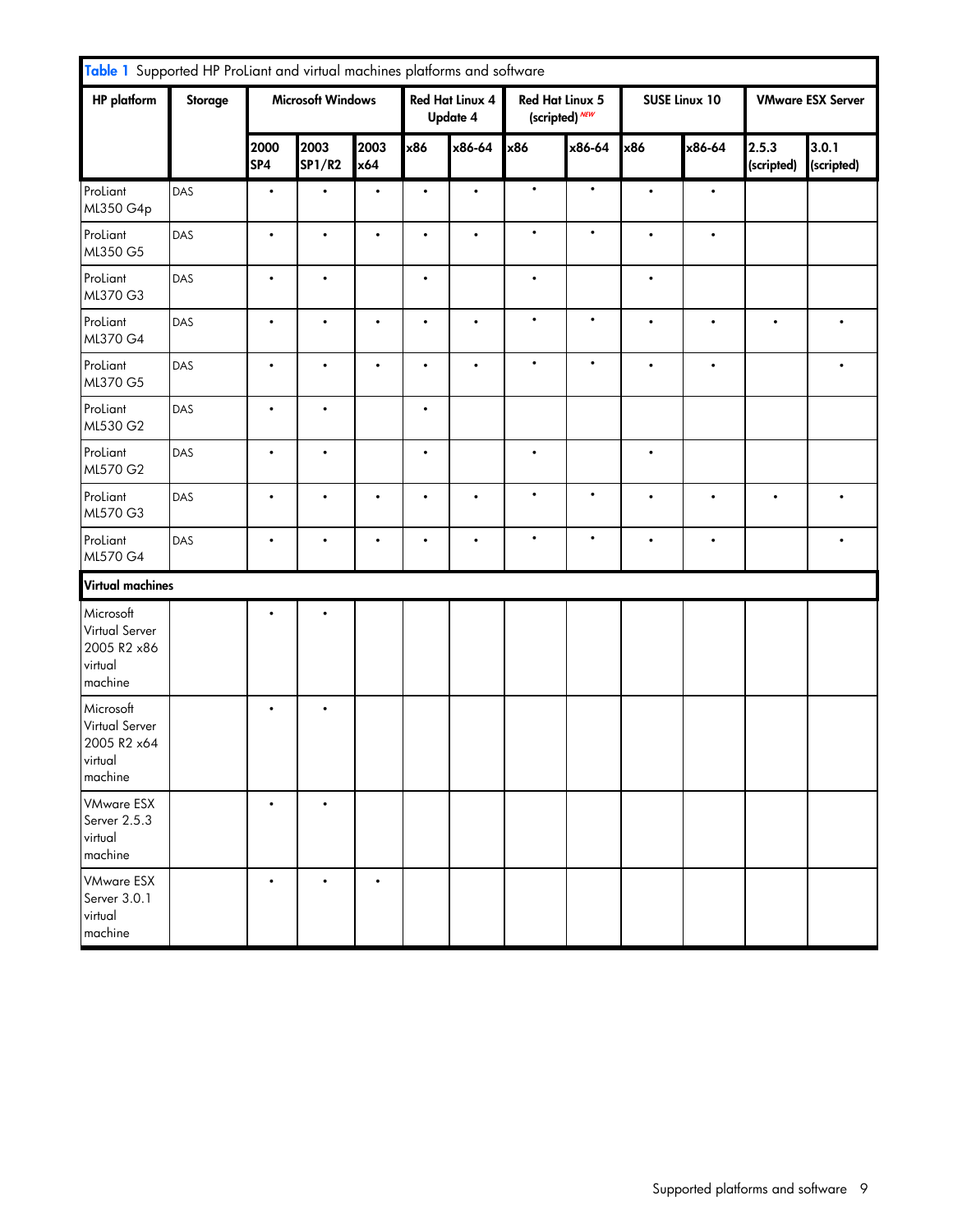<span id="page-9-0"></span>

| Table 2 Supported HP Blade PC and HP Blade Workstation platforms and software |            |                                         |                                            |  |  |  |  |  |
|-------------------------------------------------------------------------------|------------|-----------------------------------------|--------------------------------------------|--|--|--|--|--|
| <b>HP</b> platforms                                                           | Storage    | <b>Microsoft Windows XP</b><br>(imaged) | <b>Microsoft Windows Vista</b><br>(imaged) |  |  |  |  |  |
| bc1000 blade PC                                                               | DAS        |                                         |                                            |  |  |  |  |  |
| bc1500 blade PC                                                               | <b>DAS</b> |                                         |                                            |  |  |  |  |  |
| bc2000 blade PC NEW                                                           | DAS        |                                         |                                            |  |  |  |  |  |
| ProLiant xw25p<br><b>Blade Workstation</b>                                    | <b>DAS</b> |                                         |                                            |  |  |  |  |  |
| ProLiant xw460c<br>Blade Workstation <sup>NEW</sup>                           | DAS        |                                         |                                            |  |  |  |  |  |

<span id="page-9-1"></span>

| Table 3 Supported HP Integrity platforms and software |                   |                                       |                                         |  |  |  |  |  |
|-------------------------------------------------------|-------------------|---------------------------------------|-----------------------------------------|--|--|--|--|--|
| <b>HP</b> platforms                                   | Storage           | <b>Microsoft Windows</b><br>2003 IA64 | Red Hat Linux 4 Update 4<br><b>IA64</b> |  |  |  |  |  |
| <b>HP BladeSystem servers</b>                         |                   |                                       |                                         |  |  |  |  |  |
| Integrity BL860c                                      | DAS               |                                       |                                         |  |  |  |  |  |
|                                                       | SB40 <sub>c</sub> |                                       |                                         |  |  |  |  |  |
| Integrity rx servers                                  |                   |                                       |                                         |  |  |  |  |  |
| Integrity rx1620                                      | DAS               |                                       |                                         |  |  |  |  |  |
| Integrity rx2620                                      | <b>DAS</b>        |                                       |                                         |  |  |  |  |  |
| Integrity rx2660                                      | DAS               |                                       |                                         |  |  |  |  |  |
| Integrity rx3600                                      | DAS               |                                       |                                         |  |  |  |  |  |
| Integrity rx4640                                      | DAS               |                                       |                                         |  |  |  |  |  |
| Integrity rx6600                                      | DAS               |                                       |                                         |  |  |  |  |  |